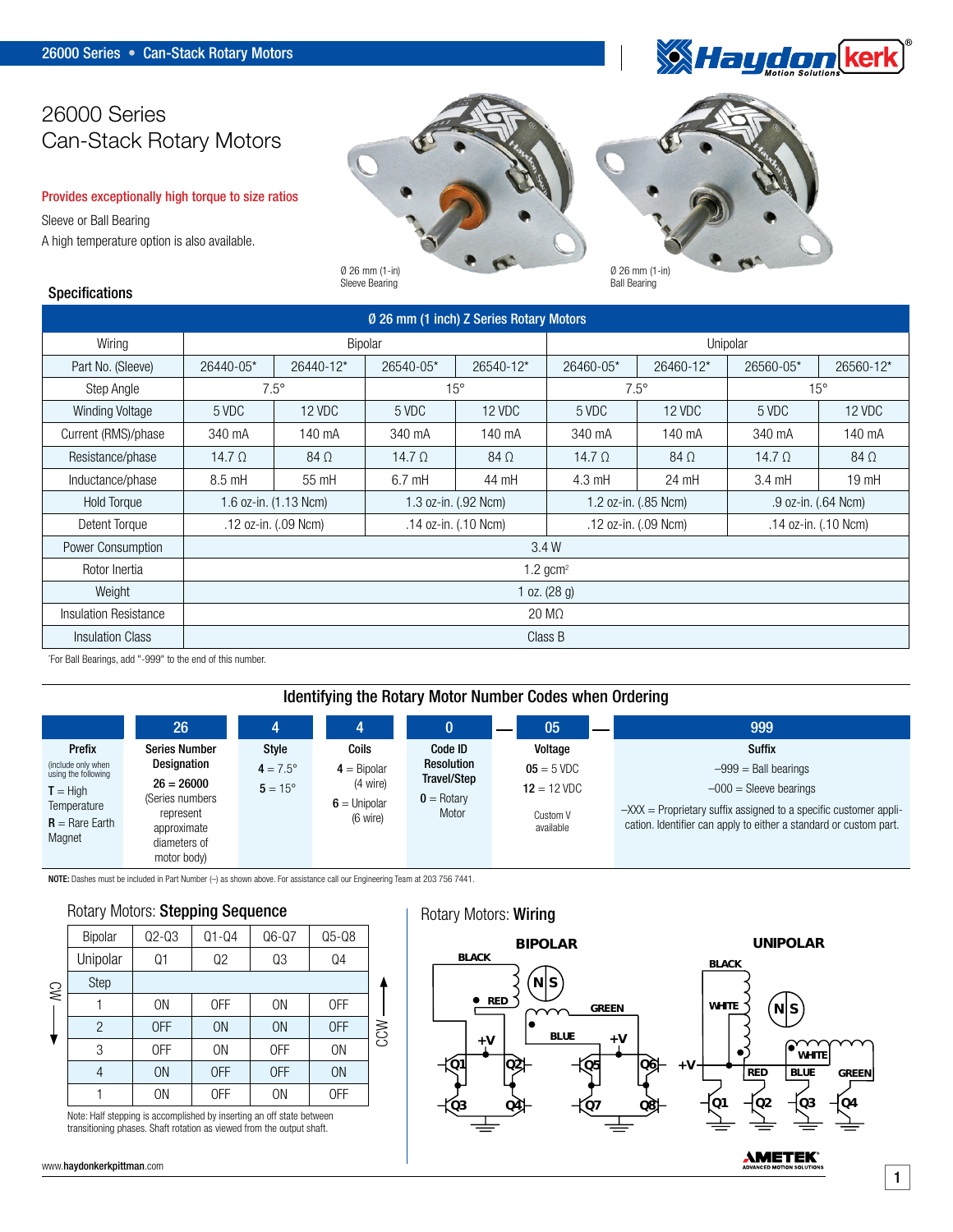#### 26000 Series Can-Stack Rotary Motors • Dimensional Drawings



26000 Series Can-Stack Rotary Motors • Performance Curves

Torque (oz.-in)

TORQUE vs. PULSE RATE

 $-$  Chopper Drive  $-$  Bipolar  $-7.5\%$  Step Angle



25% duty cycle is obtained by a special winding or running a standard motor at double the rated voltage.

NOTE: All chopper drive curves were created with a 5 volt motor and a 40 volt notor and a 40 volt power supply.

TORQUE vs. PULSE RATE **Pulse Rate (full steps/sec)**





Ramping can increase the performance of a motor either by increasing the top speed or getting a heavier load accelerated up to speed faster. Also, deceleration can be used to stop the motor without overshoot.